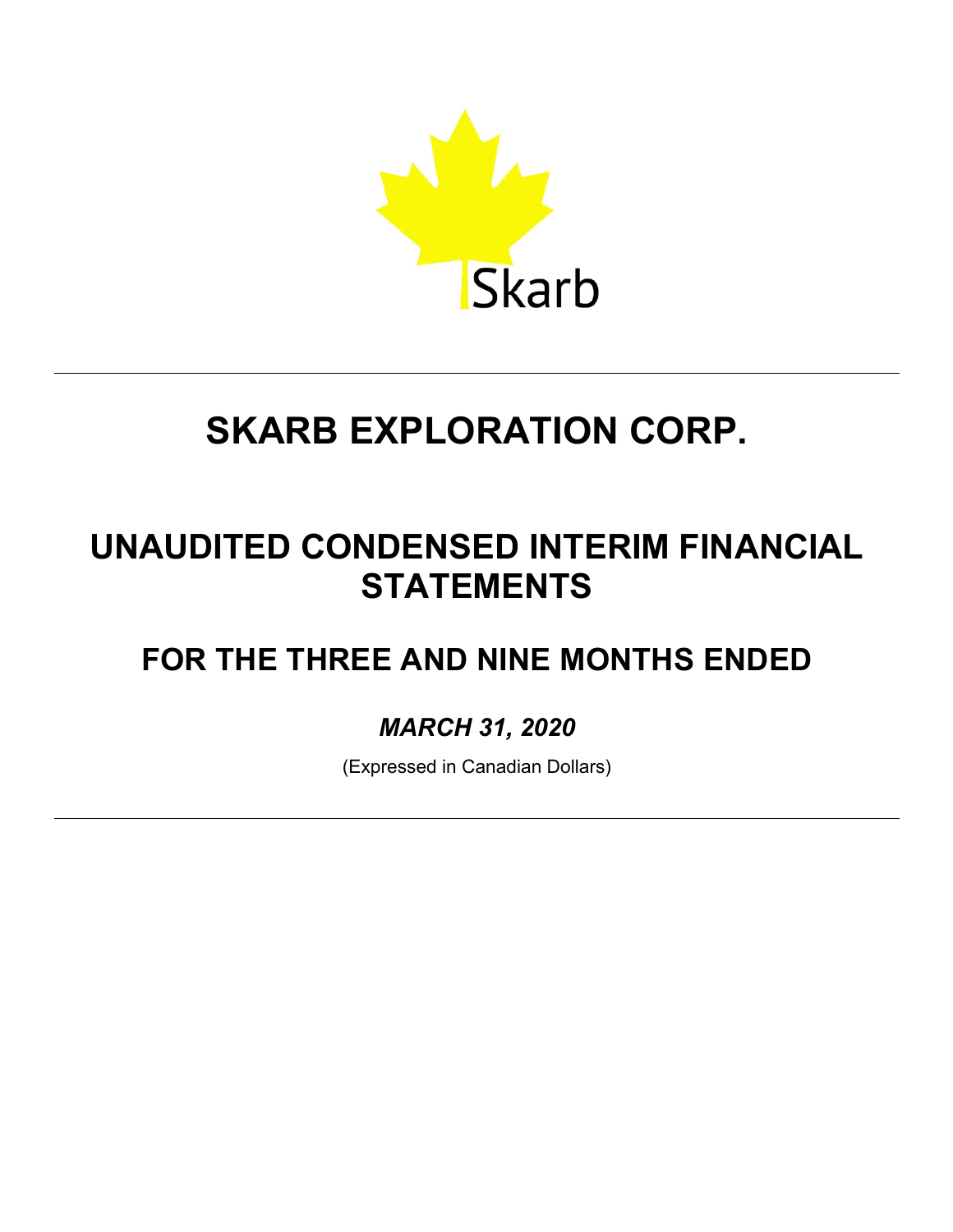## **Dated May 27, 2020**

#### **Management's Comments on Unaudited Interim Financial Statements**

The accompanying unaudited interim financial statements of Skarb Exploration Corp. for the three and nine months ended March 31, 2020 have been prepared by management and approved by the Board of Directors of the Company.

In accordance with National Instrument 51-102 released by the Canadian Securities Administrators, the Company discloses that its auditors have not reviewed the unaudited interim financial statements for the periods ended March 31, 2020.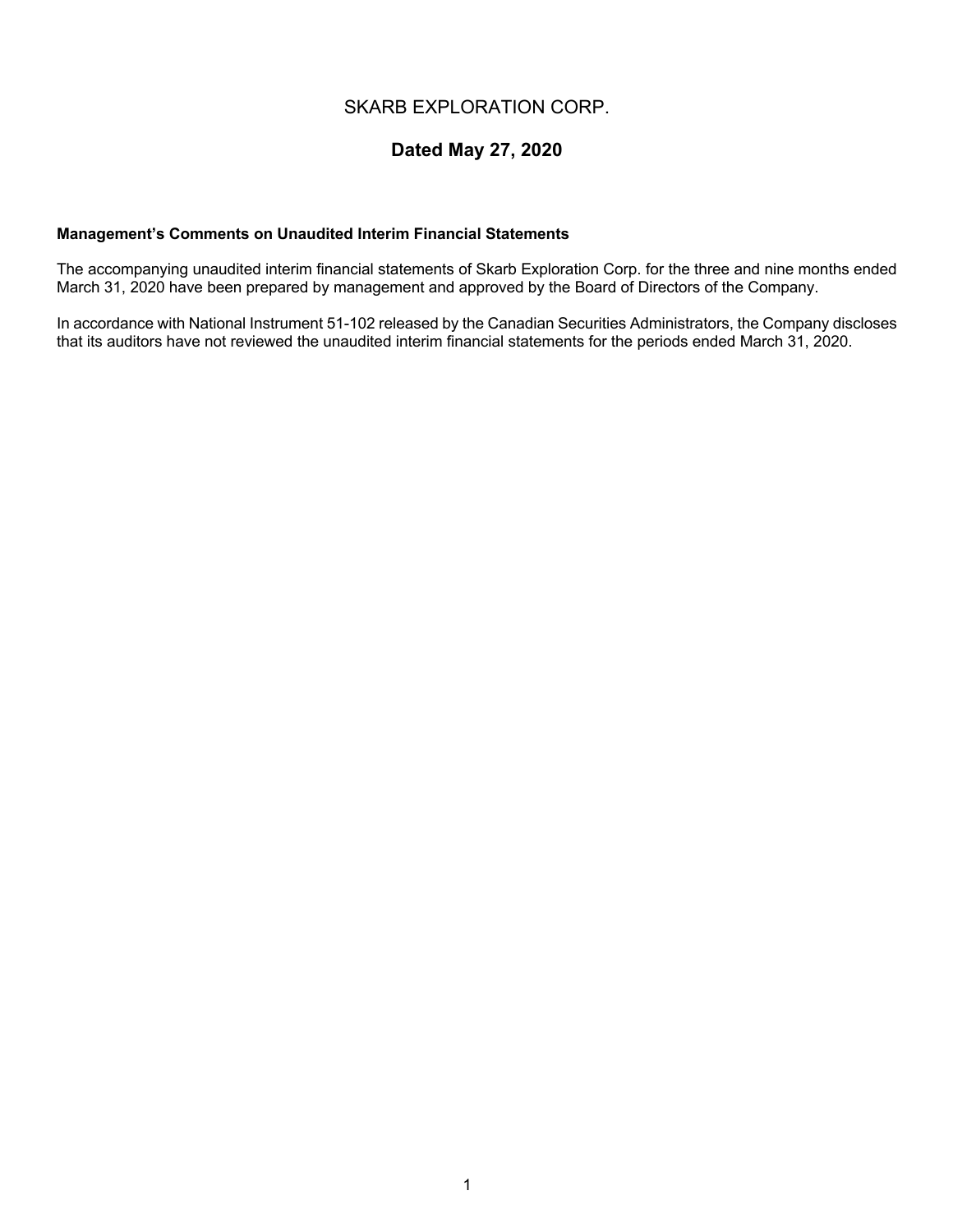#### **Interim Statements of Financial Position**

As at March 31, 2020 and June 30, 2019 (Unaudited - Expressed in Canadian Dollars)

|                                          | <b>Note</b>    | March 31,<br>2020 |                           | June 30,<br>2019 |
|------------------------------------------|----------------|-------------------|---------------------------|------------------|
| <b>ASSETS</b>                            |                |                   |                           |                  |
| Current                                  |                |                   |                           |                  |
| Cash                                     |                | 142,632           | $\boldsymbol{\mathsf{S}}$ | 214,871          |
| Amounts receivable                       |                | 3,267             |                           | 795              |
| Prepaids                                 |                | 8,790             |                           | 15,120           |
|                                          |                | \$<br>154,689     | $\boldsymbol{\mathsf{S}}$ | 230,786          |
| Non-Current                              |                |                   |                           |                  |
| Exploration & evaluation asset           | $\overline{4}$ | 7,656             |                           | 104,708          |
| <b>TOTAL ASSETS</b>                      |                | \$<br>162,345     | \$                        | 335,494          |
|                                          |                |                   |                           |                  |
| <b>LIABILITIES</b>                       |                |                   |                           |                  |
| Current                                  |                |                   |                           |                  |
| Accounts payable and accrued liabilities |                | \$<br>8,505       |                           | 29,329           |
| Promissory notes                         | 5              | 27,000            |                           | 27,000           |
| <b>TOTAL LIABILITIES</b>                 |                | \$<br>35,505      |                           | 56,329           |
|                                          |                |                   |                           |                  |
| <b>EQUITY</b>                            |                |                   |                           |                  |
| Share capital                            | $6\phantom{1}$ | \$<br>528,150     | \$                        | 528,150          |
| Option reserve                           | 6              | 146,233           |                           | 8,544            |
| <b>Deficit</b>                           |                | (547, 543)        |                           | (257, 529)       |
| <b>TOTAL EQUITY</b>                      |                | \$<br>126,840     | \$                        | 279,165          |
|                                          |                |                   |                           |                  |
| <b>TOTAL LIABILITIES AND EQUITY</b>      |                | \$<br>162,345     | \$                        | 335,494          |

Nature of operations (Note 1)

These unaudited interim financial statements were authorized for issue by the Board of Directors on May 27, 2020

/s/ "*Craig Parry*" /s/ "Ota Hally"

**CRAIG PARRY, Chief Executive Officer OTA HALLY, Chief Financial Officer**

The accompanying notes are an integral part of these interim financial statements.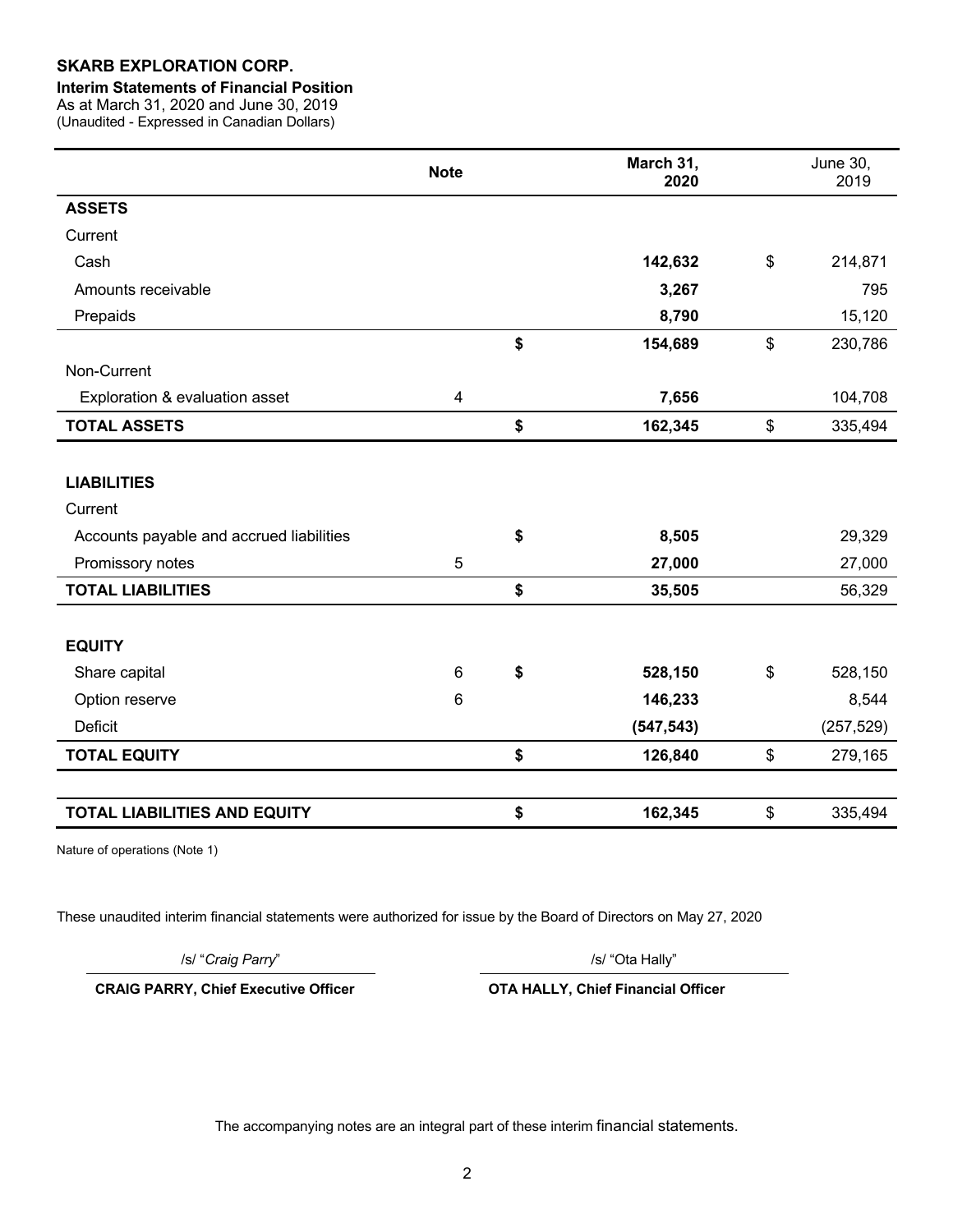#### **Interim Statements of Loss and Comprehensive Loss**

For the nine-months ended March 31, 2020 and 2019 (Unaudited - Expressed in Canadian Dollars)

|                                                                                   | <b>Note</b>    |    | For the three-month<br>period ended |                   |      | For the nine-month<br>period ended |                |                   |
|-----------------------------------------------------------------------------------|----------------|----|-------------------------------------|-------------------|------|------------------------------------|----------------|-------------------|
|                                                                                   |                |    | March 31,<br>2020                   | March 31,<br>2019 |      | March 31,<br>2020                  |                | March 31,<br>2019 |
| <b>Expenses</b>                                                                   |                |    |                                     |                   |      |                                    |                |                   |
| Accounting and audit fees                                                         |                | S  | 2,150                               | \$<br>5,939       | - \$ | 4,679                              | - \$           | 22,238            |
| <b>Bank Fees</b>                                                                  |                |    | 32                                  | 337               |      | 122                                |                | 757               |
| Dues and Subscriptions                                                            |                |    |                                     |                   |      | 500                                |                |                   |
| Exploration costs' write-off                                                      |                |    | 116,362                             |                   |      | 116,362                            |                |                   |
| Office and administrative                                                         |                |    | 69                                  |                   |      | 377                                |                |                   |
| Transfer agent & filing fees                                                      |                |    | 1,413                               | 4,399             |      | 10,463                             |                | 22,415            |
| Insurance                                                                         |                |    | 2,730                               | 1,980             |      | 8,130                              |                | 1,980             |
| Listing fees                                                                      |                |    | 2,150                               | 21,339            |      | 6,050                              |                | 21,339            |
| Meals and entertainment                                                           |                |    |                                     | 1,485             |      | 242                                |                | 1,485             |
| Professional fees                                                                 |                |    | 2,500                               | 65,773            |      | 5,400                              |                | 85,773            |
| Share-based<br>compensation                                                       | 6              |    |                                     | 577               |      | 137,689                            |                | 1,731             |
| Loss and comprehensive<br>loss                                                    |                | \$ | 127,406                             | 101,829           |      | 290,014                            | $\mathfrak{L}$ | 157,718           |
| Loss per common share -<br>basic and diluted                                      | $\overline{2}$ | \$ | (0.00)                              | (0.01)            |      | (0.00)                             |                | (0.01)            |
| Weighted average number<br>of common shares<br>outstanding - basic and<br>diluted |                |    | 17,651,500                          | 17,484,833        |      | 17,651,500                         |                | 19,799,749        |

The accompanying notes are an integral part of the interim financial statements.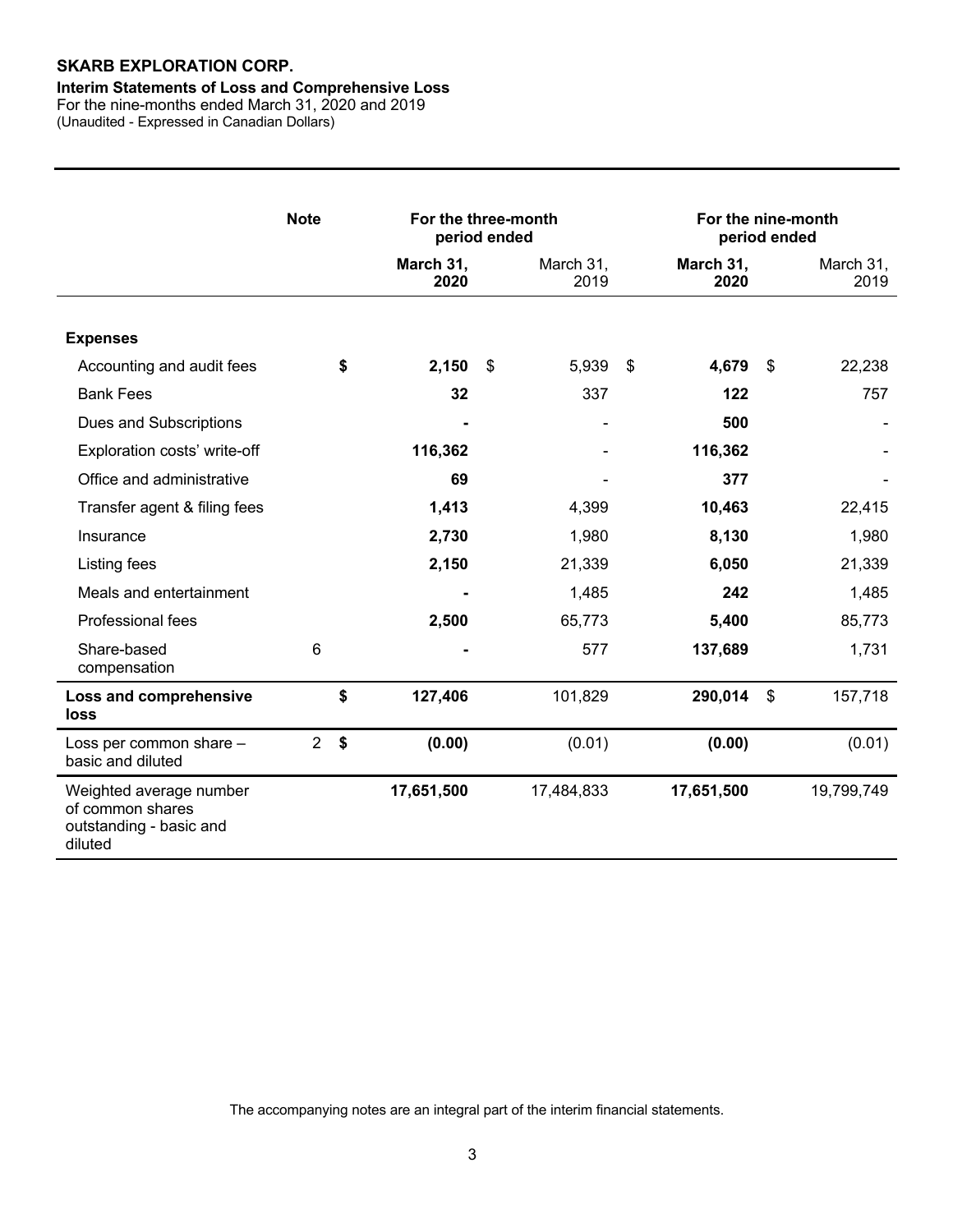#### **Interim Statements of Changes in Equity**

(Unaudited - Expressed in Canadian Dollars)

|                                 | Note | Number of<br><b>Common Shares</b> | Number of<br>Special<br>Warrants |    | Share<br>Capital         | Special<br>Warrants | Option<br>Reserve        | Deficit       | Total      |
|---------------------------------|------|-----------------------------------|----------------------------------|----|--------------------------|---------------------|--------------------------|---------------|------------|
| Balance as at December 31, 2018 |      | 17,351,500                        | ۰.                               | S. | 498,150                  |                     | \$1,154                  | (\$109, 145)  | \$390,159  |
| Shares issued                   | 4    | 300,000                           | -                                |    | 30,000                   |                     | $\blacksquare$           | $\sim$        | 30,000     |
| Share-based compensation        |      | $\overline{\phantom{a}}$          |                                  |    |                          |                     | 577                      |               | 577        |
| Net Loss for the period         |      | $\overline{\phantom{a}}$          | $\blacksquare$                   |    |                          |                     | $\overline{\phantom{a}}$ | (101, 829)    | (101, 829) |
| Balance as at March 31, 2019    |      | 17,651,500                        | ۰.                               | \$ | 528,150                  | ۰                   | \$1,731                  | (\$210,974)   | \$ 318,907 |
| Share-based compensation        |      | $\overline{\phantom{0}}$          | $\overline{\phantom{0}}$         |    |                          | -                   | 144,502                  |               | 144,502    |
| Net Loss for the period         |      | -                                 | -                                |    | $\overline{\phantom{a}}$ | -                   | $\overline{\phantom{a}}$ | (209, 163)    | (209, 163) |
| Balance as at December 31, 2019 |      | 17,651,500                        | $\blacksquare$                   | \$ | 528,150                  | $\blacksquare$      | 146,233<br>S             | \$ (420, 137) | \$254,246  |
| Share-based compensation        |      | $\overline{\phantom{0}}$          | $\overline{\phantom{0}}$         |    | $\blacksquare$           |                     | $\overline{\phantom{0}}$ |               |            |
| Net Loss for the period         |      |                                   |                                  |    |                          |                     | $\overline{\phantom{a}}$ | (127, 406)    | (127, 406) |
| Balance as at March 31, 2020    |      | 17,651,500                        | ۰                                | S. | 528,150                  | $\blacksquare$      | 146,233<br>Я             | \$ (547, 543) | \$126,840  |

The accompanying notes are an integral part of the interim financial statements.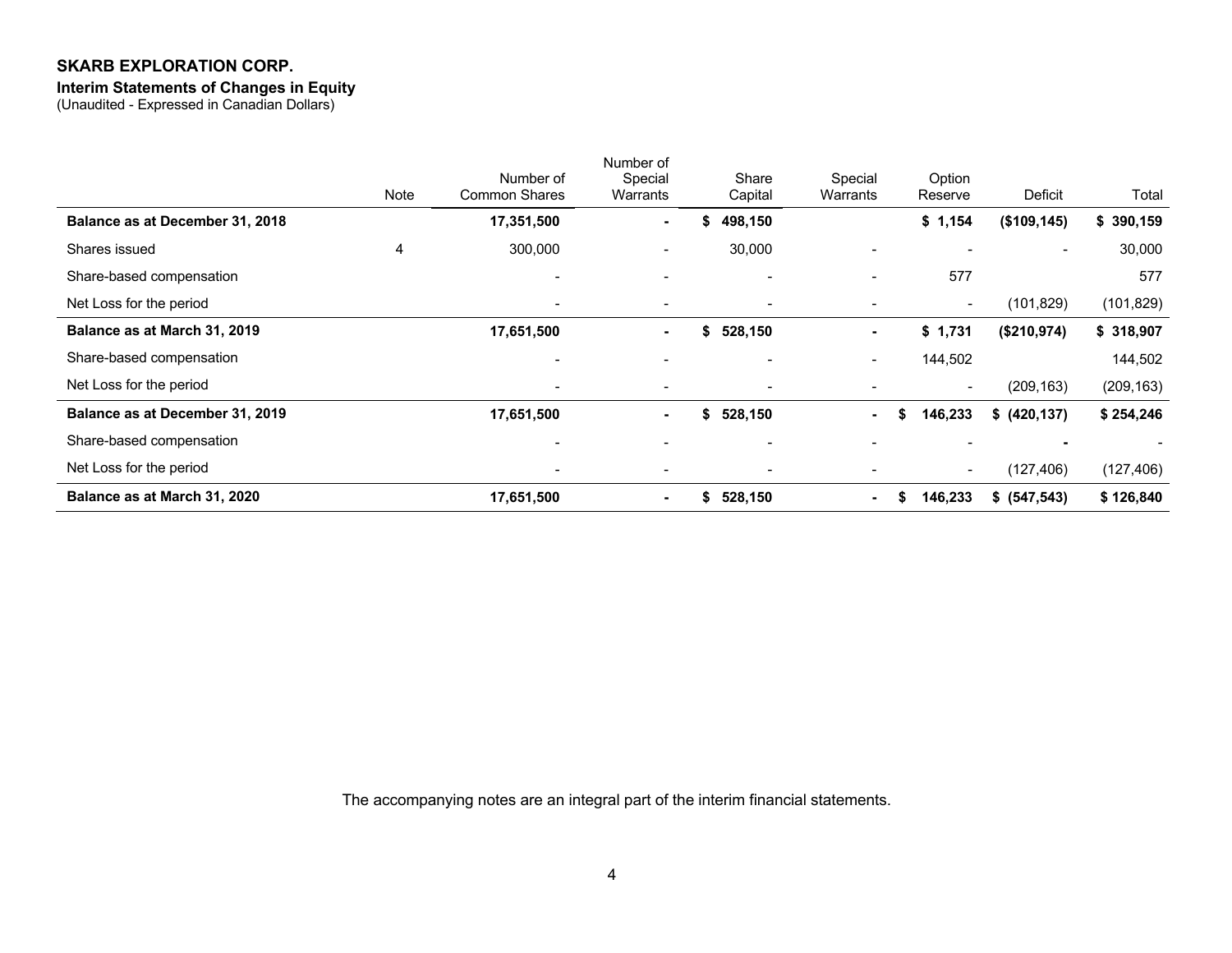#### **Interim Statements of Cash Flows**

For the nine months ended March 31, 2020 and 2019

(Unaudited - Expressed in Canadian Dollars)

|                                                                                                                    | <b>Note</b> | For the three-months<br>ended<br>March 31 |    | For the Nine-months<br>ended<br><b>March 31</b> |                           |            |    |            |
|--------------------------------------------------------------------------------------------------------------------|-------------|-------------------------------------------|----|-------------------------------------------------|---------------------------|------------|----|------------|
|                                                                                                                    |             | 2020                                      |    | 2019                                            |                           | 2020       |    | 2019       |
| Cash flows from (used in) operating activities                                                                     |             |                                           |    |                                                 |                           |            |    |            |
| Net loss for the period                                                                                            |             | \$<br>(127, 406)                          | \$ | (101, 829)                                      | S                         | (290, 014) | \$ | (157, 718) |
| Adjustments for items that do not represent changes in<br>cash and cash equivalents                                |             |                                           |    |                                                 |                           |            |    |            |
| <b>Stock Based Compensation</b>                                                                                    | 6           |                                           |    | 577                                             |                           | 137,689    |    | 1,731      |
| Write off of Exploration Asset                                                                                     | 4           | 116,362                                   |    |                                                 |                           | 116,362    |    |            |
| Changes in non-cash working capital                                                                                |             |                                           |    |                                                 |                           |            |    |            |
| Amounts receivable                                                                                                 |             | (697)                                     |    | (20,036)                                        |                           | (2, 472)   |    | (20, 636)  |
| Prepaids                                                                                                           |             | (8,070)                                   |    | (8,820)                                         |                           | 6,330      |    | (8,820)    |
| Accounts payable and accrued liabilities                                                                           |             | 7,082                                     |    | (83, 582)                                       |                           | (20, 824)  |    | (37, 549)  |
| Net cash generated (used) in operating activities                                                                  |             | \$<br>(12, 729)                           | \$ | (213, 690)                                      | $\boldsymbol{\mathsf{S}}$ | (52, 929)  | \$ | (222, 992) |
| Cash flows used in investing activities<br>Additions of exploration and evaluation asset                           | 4           | \$<br>(3,000)                             | \$ | (1,044)                                         | \$                        | (19, 310)  | \$ | (36, 647)  |
| Net cash (used) in investing activities                                                                            |             | \$<br>(3,000)                             | \$ | (1,044)                                         | \$                        | (19, 310)  | \$ | (36, 647)  |
| Cash flows provided by (used in) financing activities<br>Issuance of common shares<br>Issuance of special warrants |             |                                           |    |                                                 |                           |            |    | 140,150    |
| Net cash provided (used) by financing activities                                                                   |             | \$<br>$\blacksquare$                      | \$ |                                                 | \$                        |            | \$ | 140,150    |
| Change in cash                                                                                                     |             | \$<br>(15, 729)                           | \$ | $(214, 734)$ \$                                 |                           | (72, 239)  | \$ | (119, 489) |
| Cash, beginning of period                                                                                          |             | 158,361                                   |    | 447,214                                         |                           | 214,871    |    | 351,969    |
| Cash, end of period                                                                                                |             | \$<br>142,632                             |    | 232,480                                         |                           | 142,632    |    | 232,480    |

The accompanying notes are an integral part of the interim financial statements.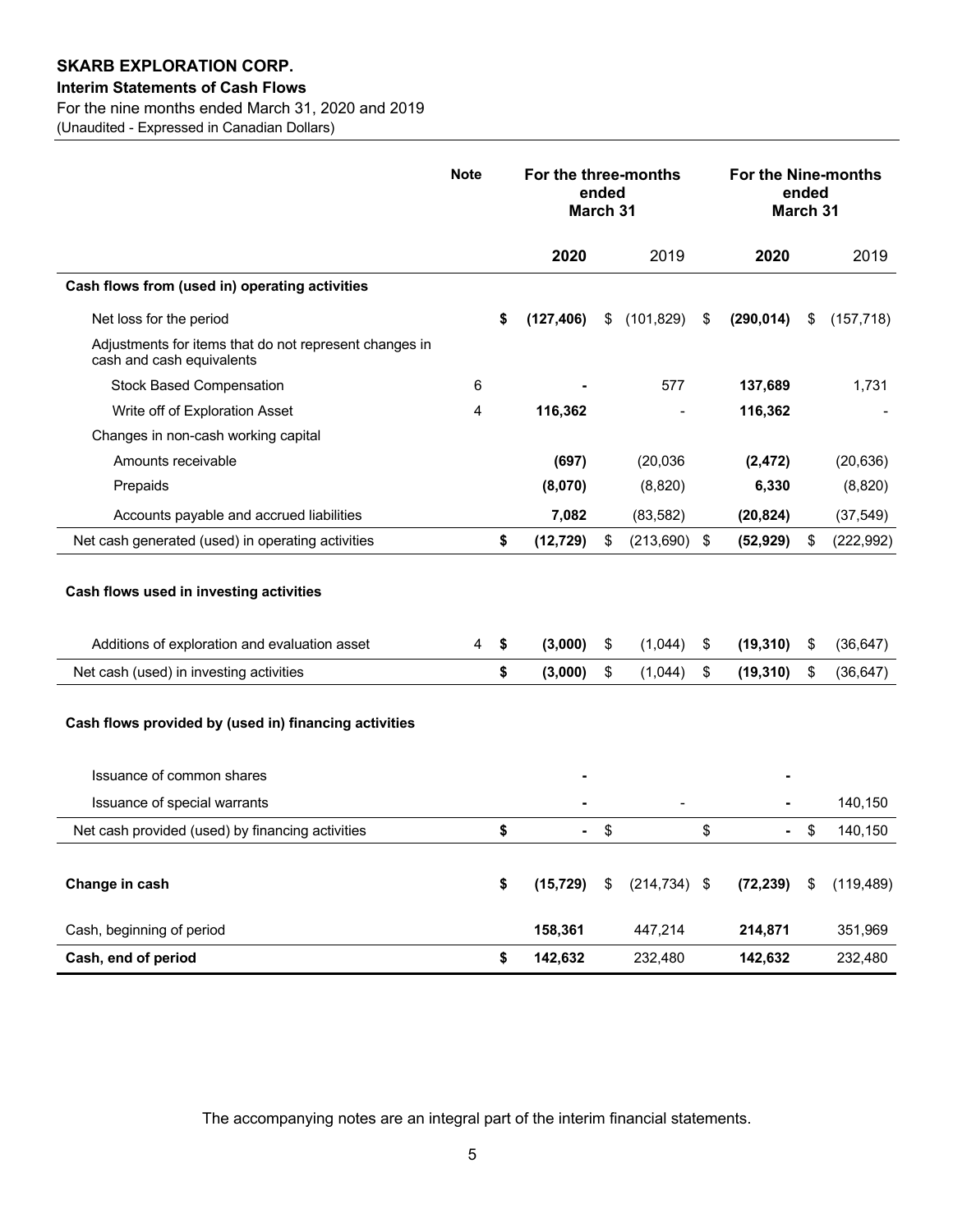#### 1. **NATURE OF OPERATIONS AND GOING CONCERN**

#### **Nature of Operations**

Skarb Exploration Corp. ("Skarb" or the "Company") was incorporated pursuant to the provisions of the Business Corporations Act of Ontario on March 6, 2018. The Company's head office is located at Suite 970 – 1055 West Hastings St., Vancouver, British Columbia.

On February 13, 2019, the Company's common shares were listed on the Canadian Securities Exchange under the symbol "SKRB".

The Company's principal business activities include the acquisition and exploration of mineral property assets. On October 21, 2019, the Company acquired 100% interest in the Gossan and SBS properties, located in the Spences Gold Belt in British Columbia. Please refer to Note 4 for details on the properties. During the 3 months ended March 31, 2020, the company terminated its option agreement to acquire the RDR Project in Quebec.

#### **Going Concern**

These interim financial statements have been prepared on the assumption that the Company will continue as a going concern, meaning it will continue in operation for the foreseeable future and will be able to realize its assets and discharge its liabilities in the ordinary course of operations. Different bases of measurement may be appropriate if the Company is not expected to continue operations for the foreseeable future. As at March 31, 2020, the Company has working capital of \$ 137,394, incurred accumulated losses of \$ 547,543, expects to incur further losses in the development of its business, and has insufficient resources to meet is required exploration expenditures on the Property (see note 4), all of which casts substantial doubt about the Company's ability to continue as a going concern. The Company's ability to continue as a going concern is dependent upon its ability to complete or develop a business, generate future profitable operations and/or obtain the necessary financing to meet its obligations and repay its liabilities arising from normal business operations when they come due. These interim financial statements do not give effect to adjustments that would be necessary to their reported carrying values and classifications of assets and liabilities should the Company be unable to continue as a going concern.

In respect to the COVID-19 crisis, it has had little to no impact on the Company and we don't anticipate any material impact in the future.

#### 2. **SIGNIFICANT ACCOUNTING POLICIES**

#### a) **Basis of Preparation**

The accounting policies followed by the Company as set out below have been consistently followed in the preparation of these interim financial statements.

#### b) **Statement of Compliance**

These interim financial statements for the nine-months ended March 31, 2020 have been prepared in accordance with International Financial Reporting Standards ("IFRS") issued by the International Accounting Standards Board ("IASB") and interpretations of the International Financial Reporting Interpretations Committee ("IFRIC").

#### c) **Basis of Presentation**

These interim financial statements have been prepared on a historical cost basis. In addition, these interim financial statements have been prepared using the accrual basis of accounting except for cash flow information. All monetary references expressed in these notes are references to Canadian dollar amounts ("\$").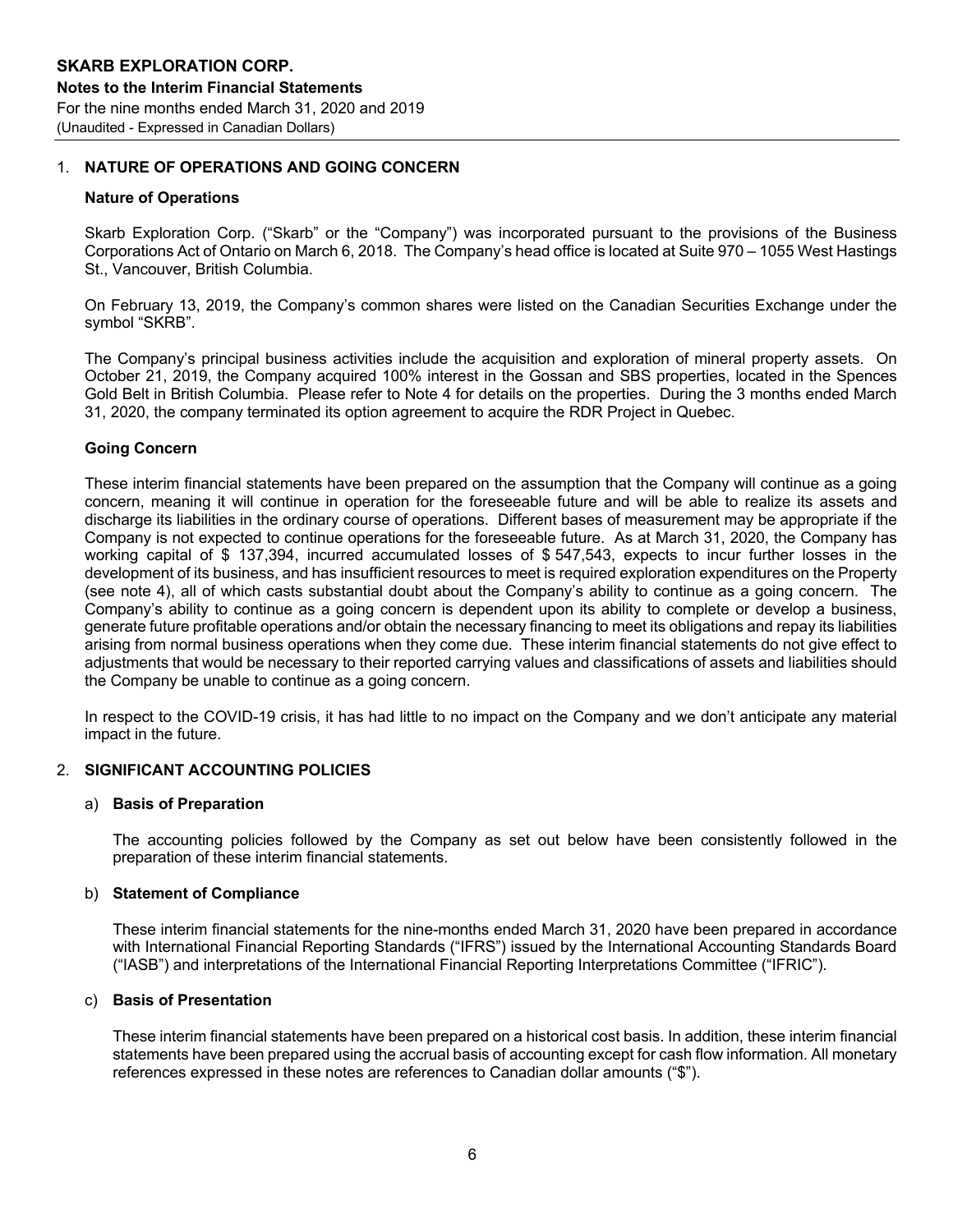#### 2. **SIGNIFICANT ACCOUNTING POLICIES** (continued)

#### d) **Functional and Presentation Currency**

These interim financial statements have been prepared in Canadian dollars, which is the Company's functional and presentation currency.

#### e) **Cash**

Cash includes cash on hand with a Canadian chartered bank.

#### f) **Exploration and evaluation assets**

All costs related to the acquisition, exploration and evaluation of mineral properties are capitalized as incurred and deferred until management establishes technical feasibility and economic feasibility of a property. When technical feasibility and commercial viability of a property is demonstrated, exploration and evaluation assets will be reclassified into property.

The recoverability of mineral properties and exploration and development costs is dependent on the existence of economically recoverable reserves, the ability to obtain the necessary financing to complete the development of the reserves, and the profitability of future operations. The Company has not yet determined whether or not any of its future mineral properties contain economically recoverable reserves. Amounts capitalized to mineral properties as exploration and development costs do not necessarily reflect present or future values.

When properties are sold, proceeds are credited to the cost of the property. If no future capital expenditure is required and proceeds exceed costs, the excess proceeds are reported as a gain.

Exploration and evaluation assets are assessed for impairment when facts or circumstances suggest that the carrying value of an exploration and evaluation asset may exceed its recoverable amount. If any such indication exists, the recoverable amount of the asset is estimated in order to determine the extent of the impairment loss. The estimated recoverable amount is determined on an asset by asset basis, except where such assets do not generate cash flows independent of other assets, in which case the recoverable amount is estimated at the cash generating unit level. When facts and circumstances suggest that the carrying amount exceeds the recoverable amount, the Company will measure, present and disclose any resulting impairment loss.

#### g) **Share-based payments**

The fair value of share options granted is recognized as an expense over the vesting period with a corresponding increase in equity. The fair value is measured at the grant date and recognized over the period during which the options vest. The fair value of the options granted is measured using the Black-Scholes option pricing model, taking into account the terms and conditions upon which the options were granted. At each financial position reporting date, the amount recognized as an expense is adjusted to reflect the actual number of share options that are expected to vest.

#### h) **Loss per Share**

The Company presents basic and diluted loss per share data for its common shares, calculated by dividing the loss attributable to common shareholders of the Company by the weighted average number of common shares outstanding during the year. Diluted loss per share, where applicable, is determined by adjusting the loss attributable to common shareholders and the weighted average number of common shares outstanding for the effects of all warrants and options outstanding that may add to the total number of common shares.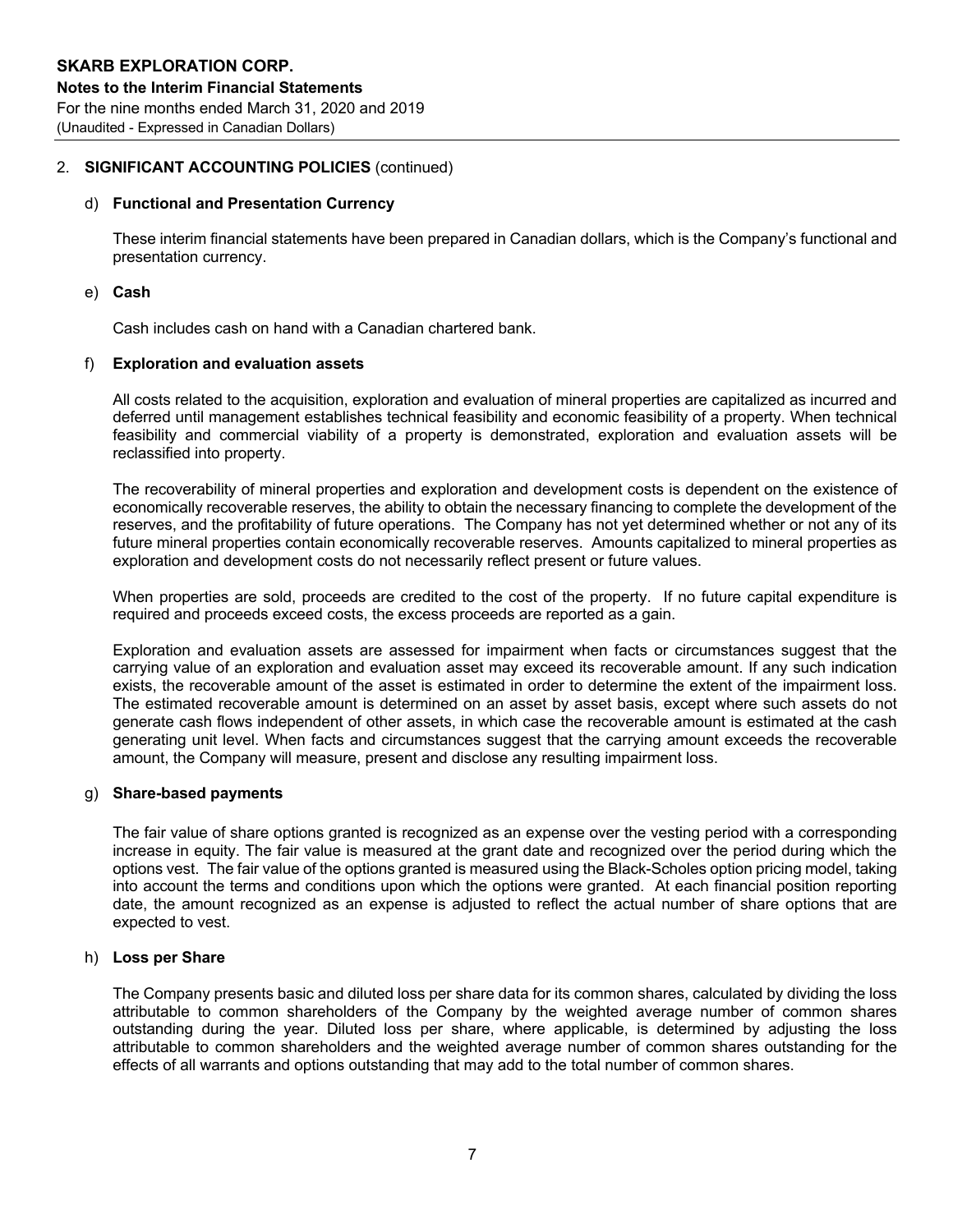#### 2. **SIGNIFICANT ACCOUNTING POLICIES** (continued)

#### i) **Income Taxes**

Deferred income taxes are provided in full, using the liability method, on temporary differences arising between the income tax bases of assets and liabilities and their carrying amounts in the financial statements. Deferred income taxes are determined using income tax rates and income tax laws that have been enacted at the end of the reporting period and are expected to apply when the related deferred income tax asset is realized or the deferred income tax liability is settled. Deferred income tax assets are recognized to the extent that it is probable that future taxable income will be available against which the temporary differences can be utilized.

#### i) **Financial Assets**

All financials instruments are classified and subsequently measured at amortised cost, fair value through other comprehensive income or fair value through profit or loss ("FVTPL"). Cash is measured at amortised cost.

#### j) **Financial liabilities**

All financial liabilities are initially recorded at fair value and designated upon inception as FVTPL or other financial liabilities.

Financial liabilities classified as other financial liabilities are initially recognized at fair value less directly attributable transaction costs. After initial recognition, other financial liabilities are subsequently measured at amortized cost using the effective interest method. The effective interest method is a method of calculating the amortized cost of a financial liability and of allocating interest expense over the relevant period. The effective interest rate is the rate that discounts estimated future cash payments through the expected life of the financial liability, or, where appropriate, a shorter period. The Company's accounts payable are classified as other financial liabilities. A financial liability is derecognized when the obligation under the liability is discharged or cancelled or expires.

#### k) **Future Accounting Pronouncements**

The IFRS 16 standard was adopted as of January 1, 2019. The Company does not currently have any leases.

### **3. SIGNIFICANT ACCOUNTING ESTIMATES AND JUDGEMENTS**

The preparation of the interim financial statements requires management to make judgments, estimates and assumptions that affect the reported amounts of assets, liabilities, and contingent liabilities at the date of the financial statements and the reported amounts of revenues and expenses during the reporting period. Actual outcomes could differ from these estimates. These interim financial statements include estimates which, by their nature, are uncertain. The impacts of such estimates are pervasive throughout the interim financial statements and may require accounting adjustments based on future occurrences. Revisions to accounting estimates are recognized in the period in which the estimate is revised and future periods if the revision affects both current and future periods. These estimates are based on historical experience, current and future economic conditions and other factors, including expectations of future events that are believed to be reasonable under the circumstances.

Significant assumptions about the future and other sources of estimation uncertainty that management has made at the financial position reporting date, that could result in a material adjustment to the carrying amounts of assets and liabilities, in the event that actual results differ from assumptions made, relate to, but are not limited to, the following:

#### *Significant accounting judgments*

- i. the consideration of whether impairment indicators exist for exploration and evaluation assets;
- ii. the determination tax losses are currently not probable to be utilized against taxable profit; and
- iii. assumptions and expectations utilized in the calculation of stock-based compensation expense which includes the valuation of stock options.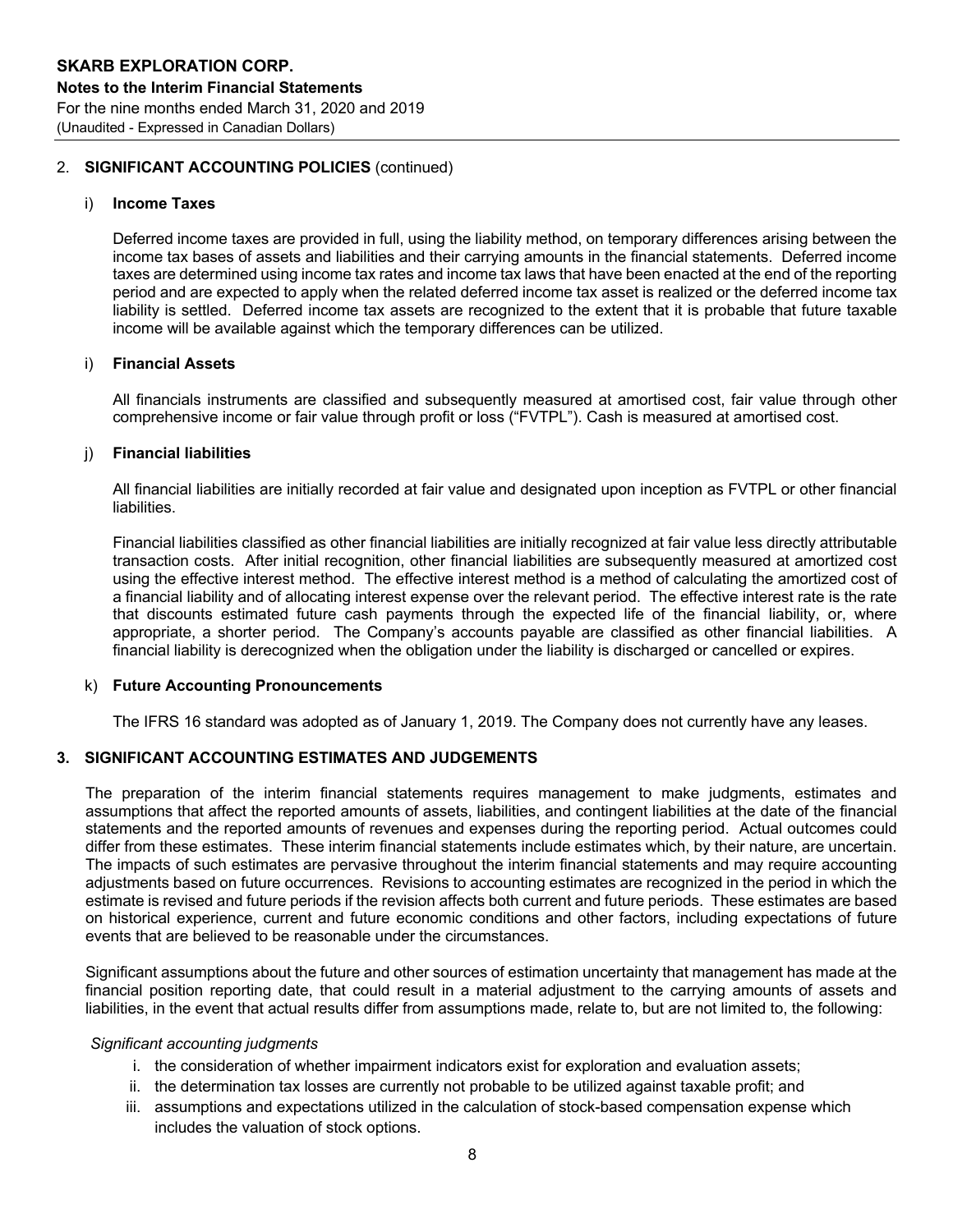#### **4. EXPLORATION AND EVALUATION ASSET**

|                                                          | March 31,<br>2020<br>S | March 31,<br>2019<br>\$ |
|----------------------------------------------------------|------------------------|-------------------------|
|                                                          |                        |                         |
| RDR Gold property acquisition                            |                        | 80,000                  |
| Gossan property acquisition                              | 1,579                  |                         |
| SBS property acquisition                                 | 2,469                  |                         |
| <b>Exploration Costs</b>                                 | 3,608                  | 19,147                  |
|                                                          | 7,656                  | 99,147                  |
| As at March 31, 2020, exploration costs were as follows: |                        | \$                      |
| Geology and consulting                                   |                        | 3,608                   |
| Total                                                    |                        | 3,608                   |
| As at March 31, 2019, exploration costs were as follows: |                        | \$                      |
| Geology and consulting                                   |                        | 19,147                  |
| Total                                                    |                        |                         |
|                                                          |                        | 18,103                  |

#### **RDR Gold Property**

Pursuant to an option agreement (the "Agreement") dated March 14, 2018 (the "Effective Date"), the Company was granted an option to acquire a 100% right, title and interest in and to the RDR Gold Property (the "Property") located in the Province of Quebec.

In accordance with the Agreement, the Company had the option to acquire a 100% right, title and interest in and to the Property by issuing a total of 1,550,000 common shares of the Company to the optionor, making cash payments totaling \$50,000, and incurring a total of \$1,000,000 in exploration expenditures.

On March 24, 2020, the Company terminated the Option Agreement due to results from the most recent exploration work that was completed. The total acquisition and exploration cost of \$116,362 was expensed.

#### **Gossan Property**

The Gossan property ("Gossan"), which is approximately a 902 ha property, is located approximately 7 km north-west of Princeton, British Columbia, is characterized by widespread gossanous argillic alteration near a past producing pyrophyllite mine and historical placer gold workings. The Company acquired 100% interest and was only required to pay the staking claim fees.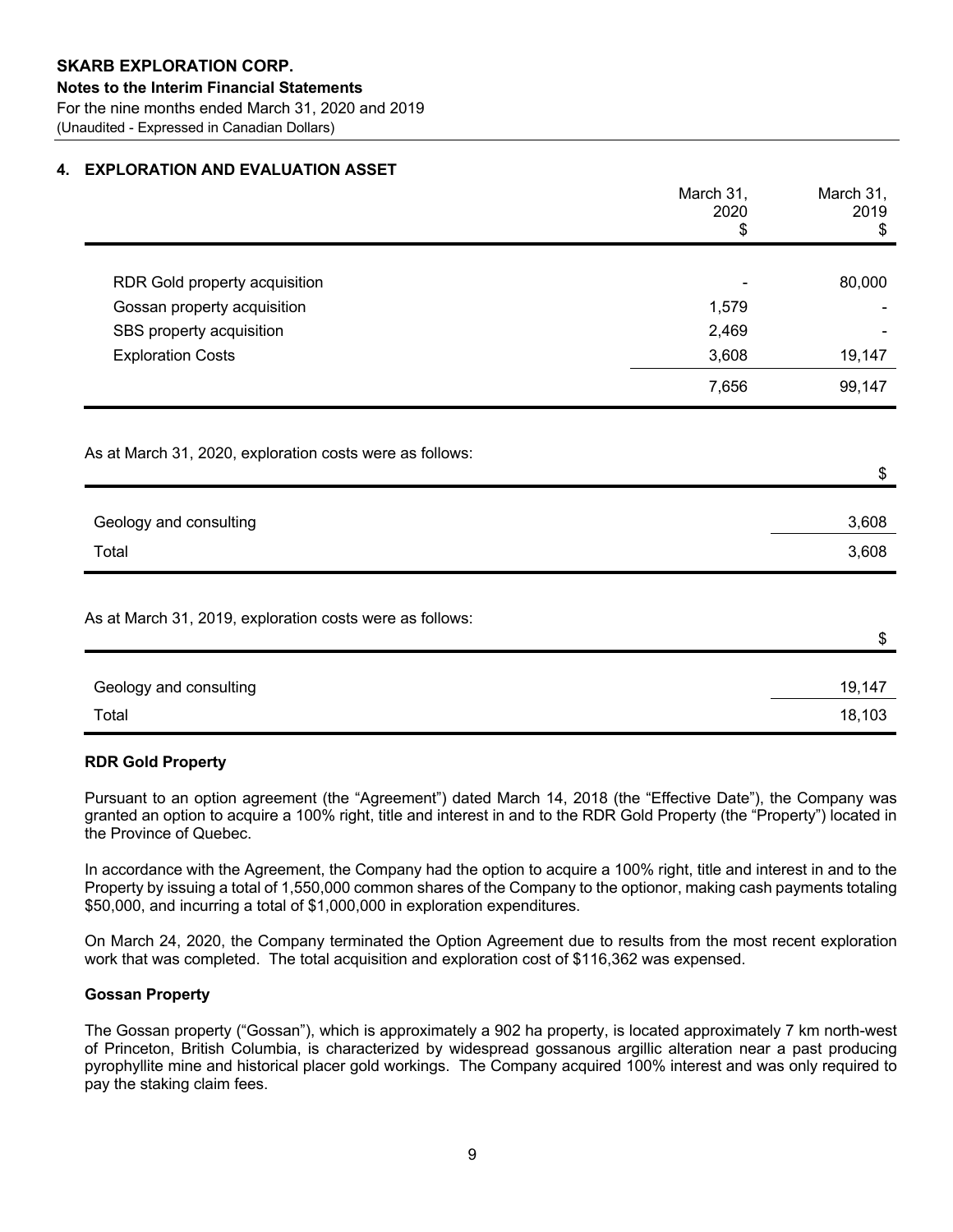#### **4. EXPLORATION AND EVALUATION ASSET** (continued)

#### **SBS Property**

The SBS property ("SBS"), which is approximately a 1,411 ha property, is located approximately 27 km south-east of Princeton, British Columbia, and in particular is located at the southern-end of the SBGB and is characterized by a regional stream sediment silver anomaly, a major mapped fault system and extensive glacial till cover. The Company acquired 100% interest and was only required to pay the staking claim fees.

#### **5. PROMISSORY NOTES**

On December 10, 2018, the Company repurchased 5,400,000 Common Shares, which were issued on March 6, 2018, from related parties of the Company in exchange for the issuance of two promissory notes. Each promissory note has a principal amount equal to \$13,500 (the original subscription price for the Common Shares), payable on demand with interest calculated at the rate of 3% per annum. The Company also has the right to repay any portion of the notes payable at its discretion.

#### **6. SHARE CAPITAL**

#### a) **Authorized Capital:**

Unlimited number of common shares with no par value.

#### b) **Shares**

Upon incorporation on March 6, 2018 the Company issued 5,400,000 common shares at a value of \$0.005.

On May 10, 2018, the Company issued 6,900,000 common shares at a value of \$0.02.

On May 25, 2018, the Company issued 7,750,000 common shares at a value of \$0.02.

On June 29, 2018, the Company issued 1,300,000 common shares at a value of \$0.05.

On December 10, 2018, the Company repurchased 5,400,000 Common Shares, which were issued on March 6, 2018, from related parties of the Company in exchange for the issuance of two promissory notes (Note 5).

On February 13, 2019, 300,000 shares were issued for the RDR Gold Property (Note 4).

#### c) **Stock options**

On July 5, 2018, the Company implemented a share option plan (the "**Plan**"). The purposes of the Plan are to (a) support the achievement of the Company's performance objectives and (b) ensure that interests of key persons are aligned with the success of the Company.

On July 9, 2018, the Company granted 175,000 stock options. The options granted have an exercise price of \$0.10 and expire 10 years from the grant date and vest annually in four equal tranches starting on the first anniversary from the grant date. The stock options were accounted for at their fair value determined by the Black-Scholes option pricing model based on the vesting period and on the assumption that follow: Average expected life, 7.5 years; Forfeiture rate, NIL; Volatility, 131%, and risk-free rate, 2.13%. The full grant value of \$16,285 is expensed over the expected life of the options.

On October 21, 2019, the Company granted 1,570,000 stock options. The options granted have an exercise price of \$0.10 and expire 5 years from the grant date and were all vested immediately. The stock options were accounted for at their fair value determined by the Black-Scholes option pricing model based on the assumption that follow: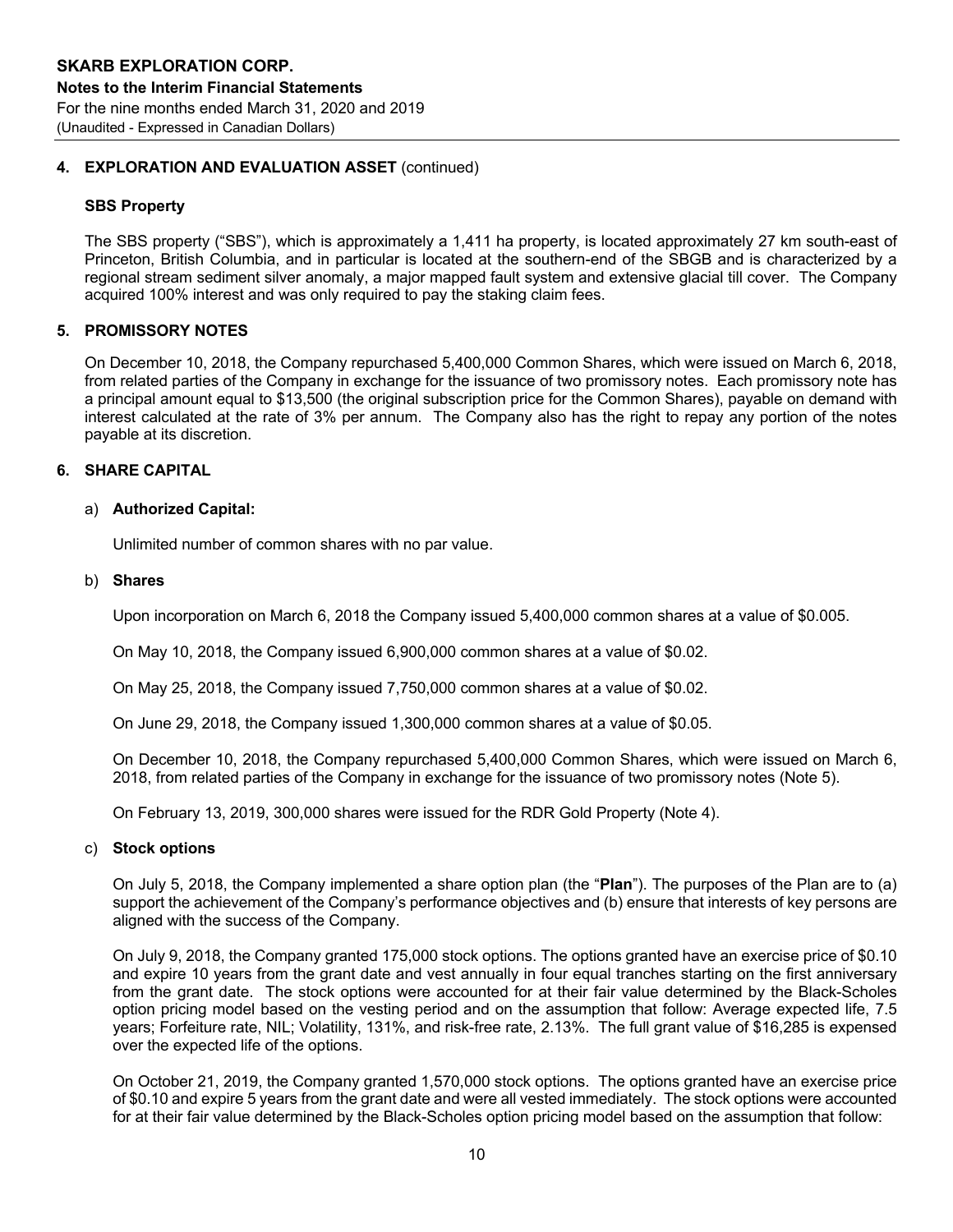#### c) **Stock options (continued)**

Average expected life, 5 years; Forfeiture rate, NIL; Volatility, 131%, and risk-free rate, 2.13%. The full grant value of \$135,488 is expensed immediately.

On October 21, 2019, the Company granted 1,570,000 stock options. The options granted have an exercise price of \$0.10 and expire 5 years from the grant date and were all vested immediately. The stock options were accounted for at their fair value determined by the Black-Scholes option pricing model based on the assumption that follow: Average expected life, 5 years; Forfeiture rate, NIL; Volatility, 131%, and risk-free rate, 2.13%. The full grant value of \$135,488 is expensed immediately.

At December 31, 2019, the Company had granted 1,745,000 stock options. As of December 31, 2019, 1,613,750 options were vested. During the six months ended December 31, 2019, the Company recognized \$137,689 of stockbased compensation expense.

A summary of the Company's share options at March 31, 2020 and 2019, and the changes for the years ended on those dates, is as follows:

|                            |                                     | 2020                                  |                                     | 2019                                  |  |  |  |
|----------------------------|-------------------------------------|---------------------------------------|-------------------------------------|---------------------------------------|--|--|--|
|                            |                                     | \$                                    |                                     |                                       |  |  |  |
|                            | Number of<br>options<br>outstanding | Weighted<br>average<br>exercise price | Number of<br>options<br>outstanding | Weighted<br>average<br>exercise price |  |  |  |
| Balance, beginning of year | 175,000                             | 0.10                                  | 175,000                             | 0.10                                  |  |  |  |
| Awarded                    | 1,570,000                           | 0.10                                  | $\qquad \qquad$                     | $\,$                                  |  |  |  |
| Balance, end of year       | 1,745,000                           | 0.10                                  | 175,000                             | 0.10                                  |  |  |  |

The following is a summary of share options outstanding and exercisable at March 31, 2020:

| Expiry date      | Number<br>exercisable | Number<br>outstanding | Exercise<br>price<br>S |
|------------------|-----------------------|-----------------------|------------------------|
| October 21, 2024 | 1,570,000             | 1,570,000             | 0.10                   |
| July 9, 2028     | 43,750                | 175,000               | 0.10                   |
| <b>Balance</b>   | 1,613,750             | 1,745,000             | 0.10                   |

The fair value of share options awarded to directors and share purchase warrants issued were estimated on the dates of issue using the Black-Scholes option price model with the following assumptions:

The average fair value of share options awarded during the nine months ended March 31, 2020 was \$ 137,689.

#### **7. RELATED PARTY DISCLOSURES**

Key management personnel include those persons having authority and responsibility for planning, directing and controlling the activities of the Company as a whole. The Company has determined that key management personnel consists of executive and non-executive members of the Company's Board of Directors and corporate officers.

During the nine months ended March 31, 2020, no common shares were issued to related parties of the Company.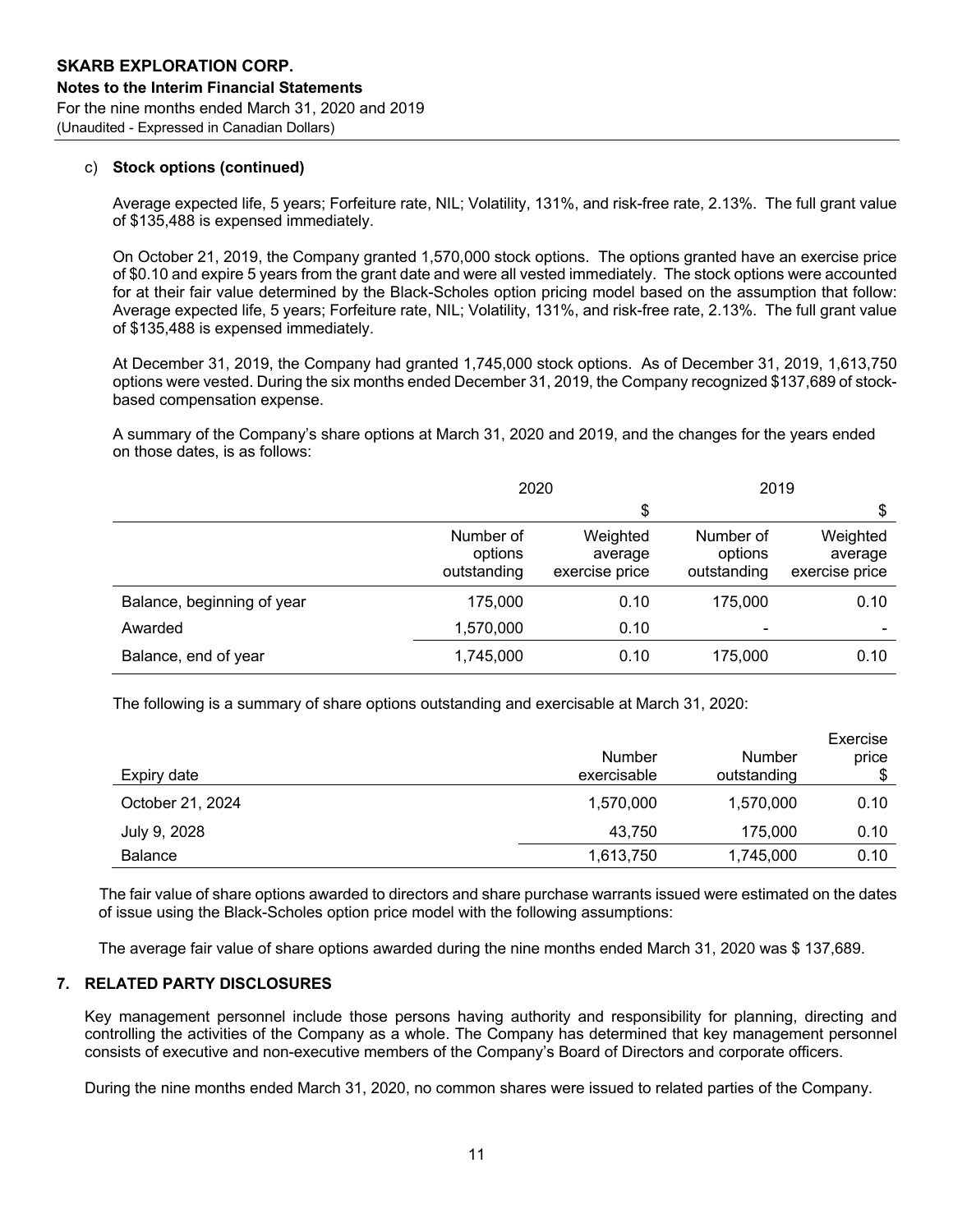#### **7. RELATED PARTY DISCLOSURES (continued)**

The Company implemented a share option plan and granted share options to officers, director and consultants of the Company (see Note 6), such remuneration totaling \$131,145 attributable to key management personnel for the nine months ended March 31, 2020 classified as share-based compensation.

#### **8. CAPITAL MANAGEMENT**

The Company's capital consists of share capital, promissory notes and option reserve. The Company manages its capital structure and makes adjustments to it, based on the funds available to the Company, in order to support exploration. The Board of Directors does not impose quantitative return on capital criteria for management, but rather relies on the expertise of the Company's management to sustain the future development of the business.

In the management of capital, the Company considers all types equity and is dependent on third party financing, whether through debt, equity, or other means. Although the Company has been successful in raising funds to date, there is no assurance that the Company will be successful in obtaining required financing in the future or that such financing will be available on terms acceptable to the Company.

Management reviews its capital management approach on an on-going basis and believes that this approach, given the relative size of the Company, is reasonable. The Company is not subject to externally imposed capital requirements.

#### **9. FINANCIAL INSTRUMENTS**

#### a) **Fair Value**

The fair value of the Company's financial instruments approximates their carrying value as at March 31, 2020 because of the demand nature or short-term maturity of these instruments.

#### b) **Financial Risk Management Objectives and Policies**

The Company's financial instruments consist of cash and accounts payable. The risks associated with these financial instruments and the policies on how to mitigate these risks are set out below. Management manages and monitors these exposures to ensure appropriate measures are implemented on a timely and effective manner.

#### i) **Credit Risk**

Credit risk is the risk that one party to a financial instrument will fail to discharge an obligation and cause the other party to incur a financial loss. As at March 31, 2020, the Company has cash on deposit with a large Canadian bank. Management believes the risk of loss to be remote.

#### ii) **Liquidity Risk**

Liquidity risk is the risk that an entity will encounter difficulty in raising funds to meet its obligations under financial instruments. The Company manages liquidity risk by maintaining sufficient cash balances. Liquidity requirements are managed based on expected cash flows to ensure that there is sufficient capital to meet short-term obligations. As at March 31, 2020, the Company had a working capital of \$137,394 (including Amounts receivable), including cash of \$142,632.

#### iii) **Market Risk**

Market risk is the risk of loss that may arise from changes in market factors such as interest rates, foreign exchange rates and commodity and equity prices. The Company does not expect exchange rates, and commodity and equity prices to have a material impact to the Company.